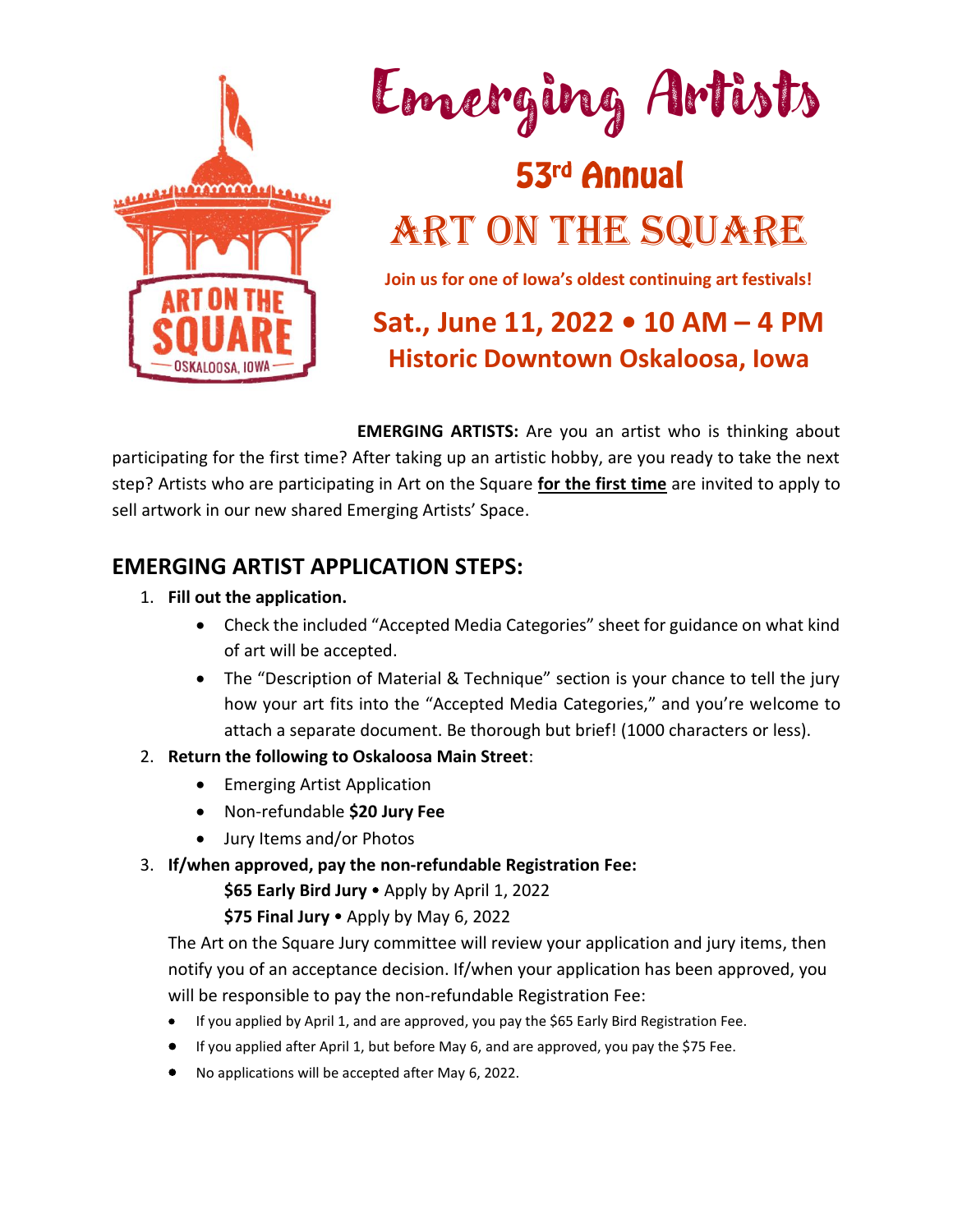**LOCATION:** Art on the Square will take place in Oskaloosa's City Square Park. To allow for setup, pedestrian traffic flow, and social distancing, all tents will be set up partially in the grass. To receive their spot assignment, all artists must check in with volunteers **before** the event, set up is from 7-10 AM. As in past years, the rain location is Penn Central Mall.

**ELIGIBILITY:** All work submitted, displayed, and presented for sale must be the original, handcrafted work of the applying artist. Resale items are **not** permitted. Emerging artists must have a minimum of 8 pieces available for sale and will be restricted to an area approx. 10x10 in the shared space. Technique must be divulged in the "Description of Material and Technique" section of the application. Any computer manipulation used in the creation of the work must also be disclosed in the "Description of Material and Technique" section. Failure to do so will result in disqualification. Only approved artists will be accepted into the shared Emerging Artists Space. No artists will be accepted who do not meet these criteria, or do not submit all required materials: jury items, complete application, and proper payment of fees.

**JURY FEE & PROCESS:** Submit the non-refundable \$20 jury fee with your complete application and jury items. **All artists** will be juried regardless of prior jury acceptance. **Three** jury items must be submitted to Oskaloosa Main Street at 222 1<sup>st</sup> Avenue East, Oskaloosa, IA 52577. Alternatively, photos of artwork may be submitted to [chamber@mahaskachamber.org.](mailto:chamber@mahaskachamber.org) If original artwork is of excessive size/weight, please include a detailed description of medium or materials. To increase publicity of participating artists prior to the event, this year's application also requires a short bio and photo to be used for print promotions and online marketing, including social media. The Art on the Square committee reserves the right to remove any items from the show that do not meet juried expectations.

**REGISTRATION FEE:** Artists must submit their registration fee upon jury approval. The fee is based on application submission dates below. Registration fees are non-refundable. Fees (including tax) are:

**\$65 Early Bird** • Apply by April 1, 2022 / **\$75 Final** • Apply by May 6, 2022 Registration fee covers one vendor space (approx. 10x10) in the shared Emerging Artists Tents(s) situated in the grass in City Square Park, plus day-of use of tables, chairs, and display materials. **Applicant must indicate a need for electricity on the application (\$3 extra)**.

**ACCEPTED MEDIA:** Please see the attached "Accepted Media Categories" sheet for information about what kind of artwork will be accepted into the juried art show. If your creations do not fit, please reach out for vendor/craft opportunities, such as Sweet Corn Serenade. Email or call Oskaloosa Main Street (contact info below) for more information.

**QUESTIONS?** Additional information and event details will be posted online at **mahaskachamber.org/events/art\_on\_the\_square**. If you have questions, email or call Oskaloosa Main Street (contact info below).

### Contact:

**Vicki Van Donselaar or Deb Bruxvoort chamber@mahaskachamber.org• 641-672-2591**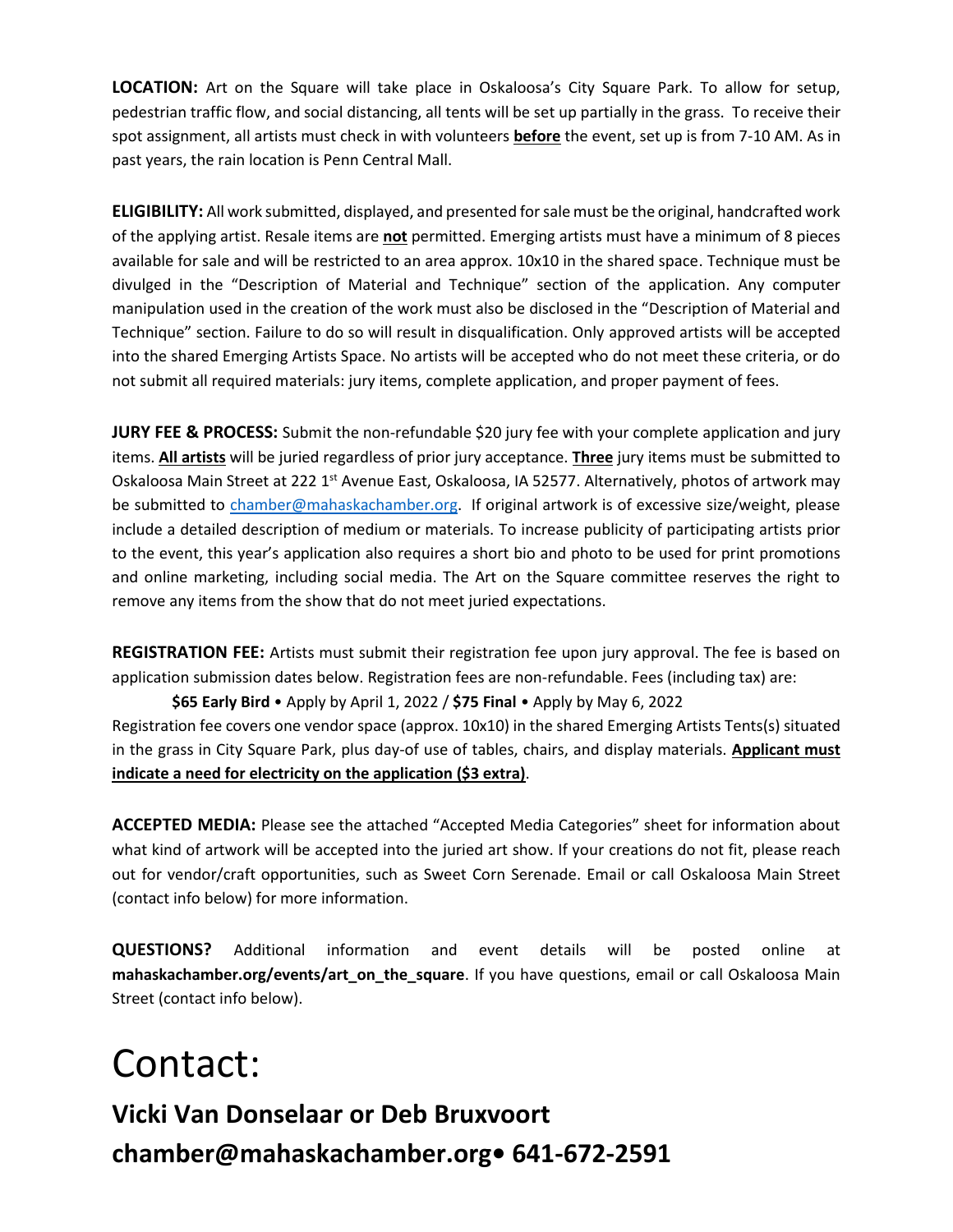Art on the Square

## **Accepted media categories**

**Ceramics:** All original clay work, either functional or decorative, made by shaping and then firing. If displaying multiple pieces of the same design, artist must sign each piece.

**Digital Art:** Original work using computer technology to craft or manipulate images. (Traditional photographs taken by a digital device and digitally post-processed should apply in the photography category.)

**Drawing:** Drawings made with pencil, crayon, ink, charcoal, and other marking media.

**Fiber:** All work crafted from fibers such as basketry, embroidery, weaving, leatherwork, or tapestry. No machine-tooling, machine-screened patterns, or other forms of mass production.

**Furniture:** Unique, original, hand-crafted items, either functional or decorative.

**Glass:** Glass work that is functional or decorative, kiln-formed, or created by glass blowing, molding, or casting. Work may be etched or engraved.

**Jewelry:** Artwork created through hand-forging, twisting, and fabricating of various materials. All jewelry produced from metal, glass, clay, fiber, paper, plastic, or other material. No commercial casts, molds, or production studio work.

**Metal:** Decorative, functional, or sculptural metal artwork created by forging, twisting, or fabricating of various metals.

**Mixed Media:** Two- or three-dimensional pieces that incorporate more than one type of physical material in the same piece, including but not limited to, paint, pencil, watercolor, photographs, prints, or found objects.

**Painting:** Creation of an image on a flat surface using oils, watercolors, or acrylics.

**Pastels:** Creation of an image on a flat surface using dry or oil pastels.

**Photography:** Images must be from original negatives or digital files that the artist has created and processed. Photographers must disclose both creative and printing processes.

**Printmaking:** Hand-pulled original works from a brick, plate, stone, or other object. Prints must be properly signed and numbered. Reproductions are allowed but must be marked as such.

**Sculpture:** Three-dimensional original work done in any medium.

**Wood:** Woodworking primary material must be wood. Original works in wood that are handtooled, machine-worked, turned, or carved are acceptable. Wood pieces can be either functional or decorative.

#### Not sure? Need more info?

**Other:** If the work does not fit into any of the above categories, or if the artist has any questions about the rules for a category, please contact Oskaloosa Main Street, **before** submission of application, to discuss: 641-672-2591 or chamber@mahaskachamber.org.

If Art on the Square is not the right fit, your creative work may be better suited for one of a local craft/vendor fair—such as Sweet Corn Serenade or other events!